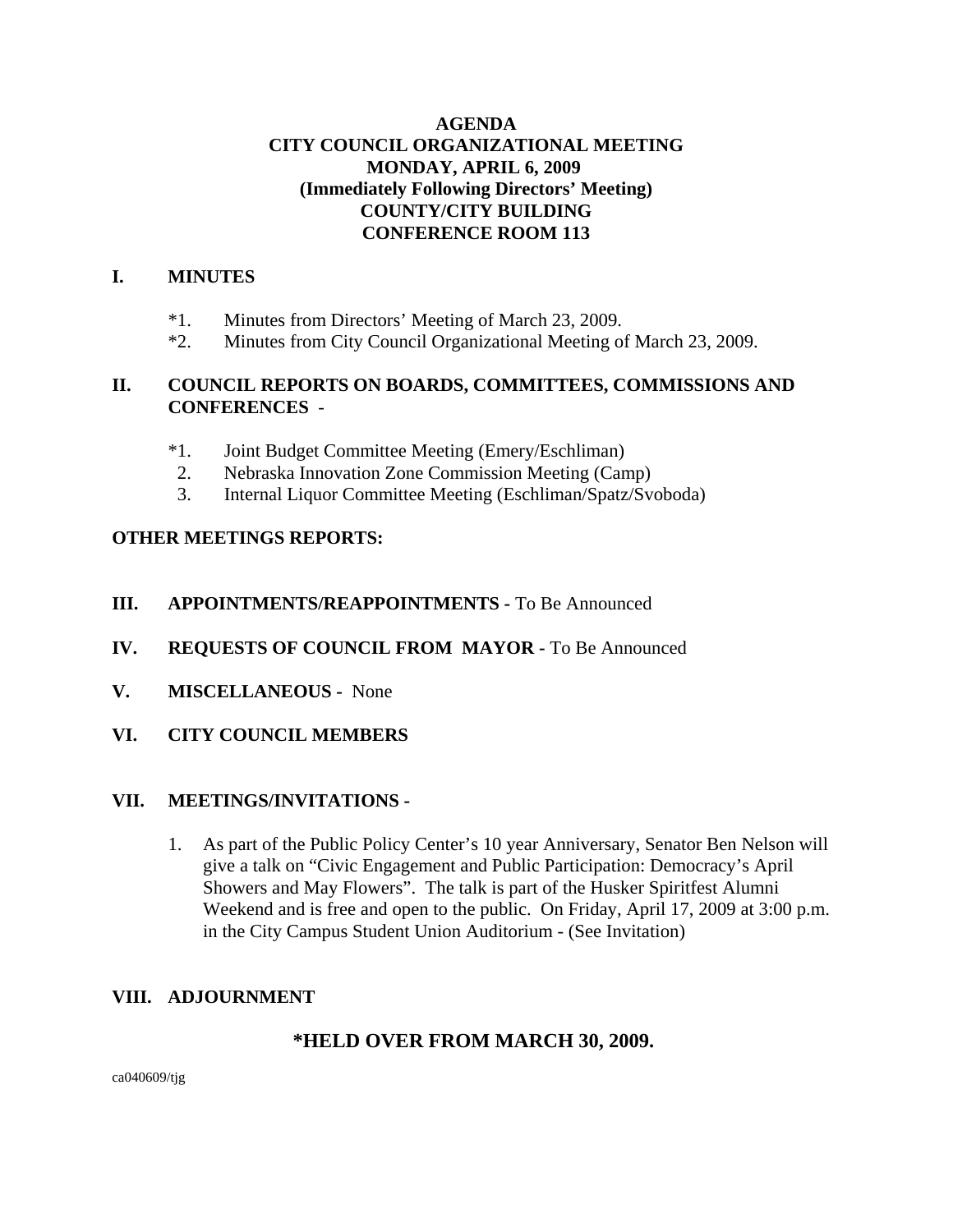## **MINUTES CITY COUNCIL ORGANIZATIONAL MEETING MONDAY, APRIL 6, 2009**

- **Present:** Robin Eschliman, Chair Doug Emery, Vice Chair Jonathan Cook John Spatz
- **Absent:** Jon Camp Ken Svoboda Dan Marvin
- **Others Present:** Rick Hoppe, Aide to the Mayor Denise Pearce, Aide to the Mayor Chad Blahak, Stimulus Coordinator

Chair Eschliman opened the meeting at 12:00 noon and announced the location of the Open Meetings Act.

## **I. MINUTES**

- \*1. Minutes from Directors' Meeting of March 23, 2009.
- \*2. Minutes from City Council Organizational Meeting of March 23, 2009. The above minutes approved by acclamation.

## **II. COUNCIL REPORTS ON BOARDS, COMMITTEES, COMMISSIONS AND CONFERENCES**

## **\*1. Joint Budget Committee Meeting Emery/Eschliman**

Emery stated they first discussed predator lending and pay advance, and the ramifications on Lincoln's poor. In many states the Federal Government has put in a 30%/35% interest top to be charged. Very interested in as it has a profound effect on Lincoln's poor.

Talked about the potential statewide changes to Region V on mental health and how it filters down with or without State funding, as people still need the services. State level discussion on funding and how they are going to restructure.

Discussed the impact the economy has on foundations and the non-profits who receive their grants. Now probably more at risk needs with less money.

Eschliman asked for the State Legislature thoughts on predator lending? Emery replied Senator Nantkes' bill was not a priority bill and will not go forward. Pearce added neither bill got out of committee. Emery stated there is a strong lobby against doing anything with predatory lenders. It is a business and we don't want to put them out of business. This way people would know to make changes or at some point would be legislated. It is a problem with the number of institutions in Lincoln, and the fact people get in so deep there is slight chance of getting out.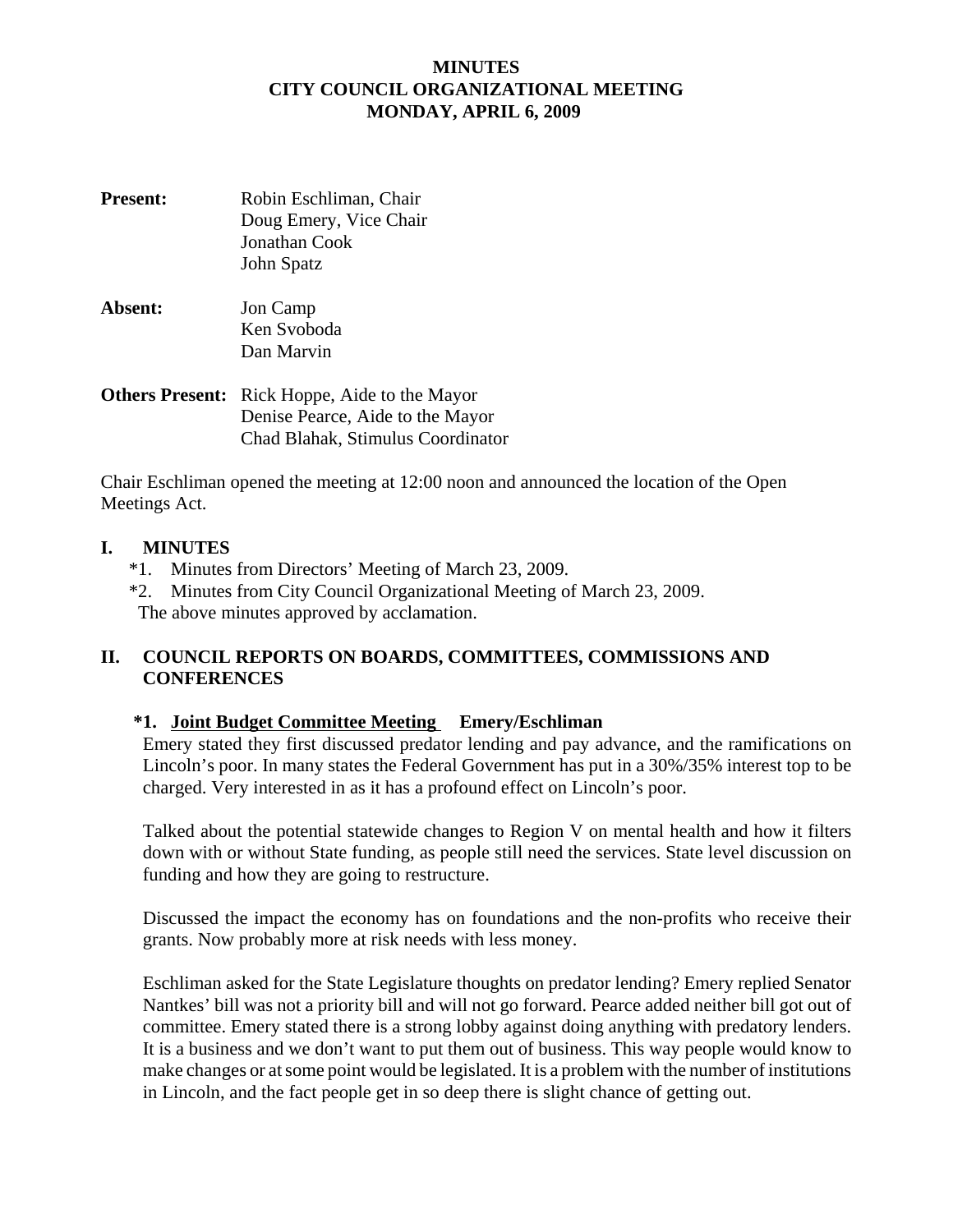# **2. Nebraska Innovation Zone Commission Meeting Camp**

No report.

## **3. Internal Liquor Committee Meeting Eschliman/Spatz/Svoboda**

Spatz stated the ILC received Cornhusker Detox admittance data showing some increase in the average DAC. Some reported their last drink at different downtown locations, with an average DAC of over point two. A bar war is going on with the cost of certain drinks lower and the ILC will meet and address this item.

Emery asked how final number validity was established? Spatz replied it is a huge problem and concern. Someone intoxicated may say where he had the final drink but the largest share of drinking was done at a different location. Emery thought some would not say where they had the last drink, or not be honest. Spatz added quite a few come from their own homes. Eschliman stated police do pick up individuals at bars. Spatz stated the bars wouldn't be penalized but would be called in to discuss. The ILC tries to determine where people drink to the point of being impaired, and sees patterns with certain bars.

## **OTHER MEETINGS REPORTS:**

## **III. APPOINTMENTS/REAPPOINTMENTS (Attachment A)**

Pearce stated Cook's term is up on the Parks & Rec Advisory Board, Svoboda's term is up on the Board of Health, and Blome's term on the Audit Advisory Board. The Audit Advisory Board is a three year term but staggered appointments to have one each year of the Mayor's capital appointments. Blome fulfills requirements of having a CPA background, and will check to see if he is willing to continue.

Eschliman asked why the Library Board serves for seven years? Hoppe replied they consider themselves a working board, and like to develop expertise over time, more than two or three years, looking ahead several years. Eschliman stated that is a popular committee, having multiple applications. Possibly have the term adjusted?

## **IV. REQUESTS OF COUNCIL FROM MAYOR**

Hoppe stated Krout requested a pre-council on the Comprehensive Amendment Plan for the year. Possibly May  $4<sup>th</sup>$  or  $11<sup>th</sup>$ . Also discussed an Audit Committee report and the CAFR report, which will be scheduled. Pearce added it was requested to wait until after tax season for the CPA's. Emery thought to do before the election, for members of this Board before they leave.

The Mayor's office is starting a budget public engagement campaign. Last year worked with the Public Policy Center, who submitted a \$40,000 Sloan foundation application for another all-day session at the Cornhusker. The focus will be a little different, discussing specific services, costs, performance measures and what people are willing to tolerate. They agreed to an on-line survey, even without the Sloan Funding, and will devise and forward to the City at no cost. If Sloan Foundation money is received there will be an all day session where approximately 60/70 citizens will be picked at random. Emery asked if they receive input into the questions? Hoppe replied absolutely with most questions around Tier Three and Lower Tier Two services. An example; here's what the service does, what prompted the budget, what causes your property tax and options to deal with the issue. Five private sector people have donated 60 hours to help the Mayor put the budget together this year.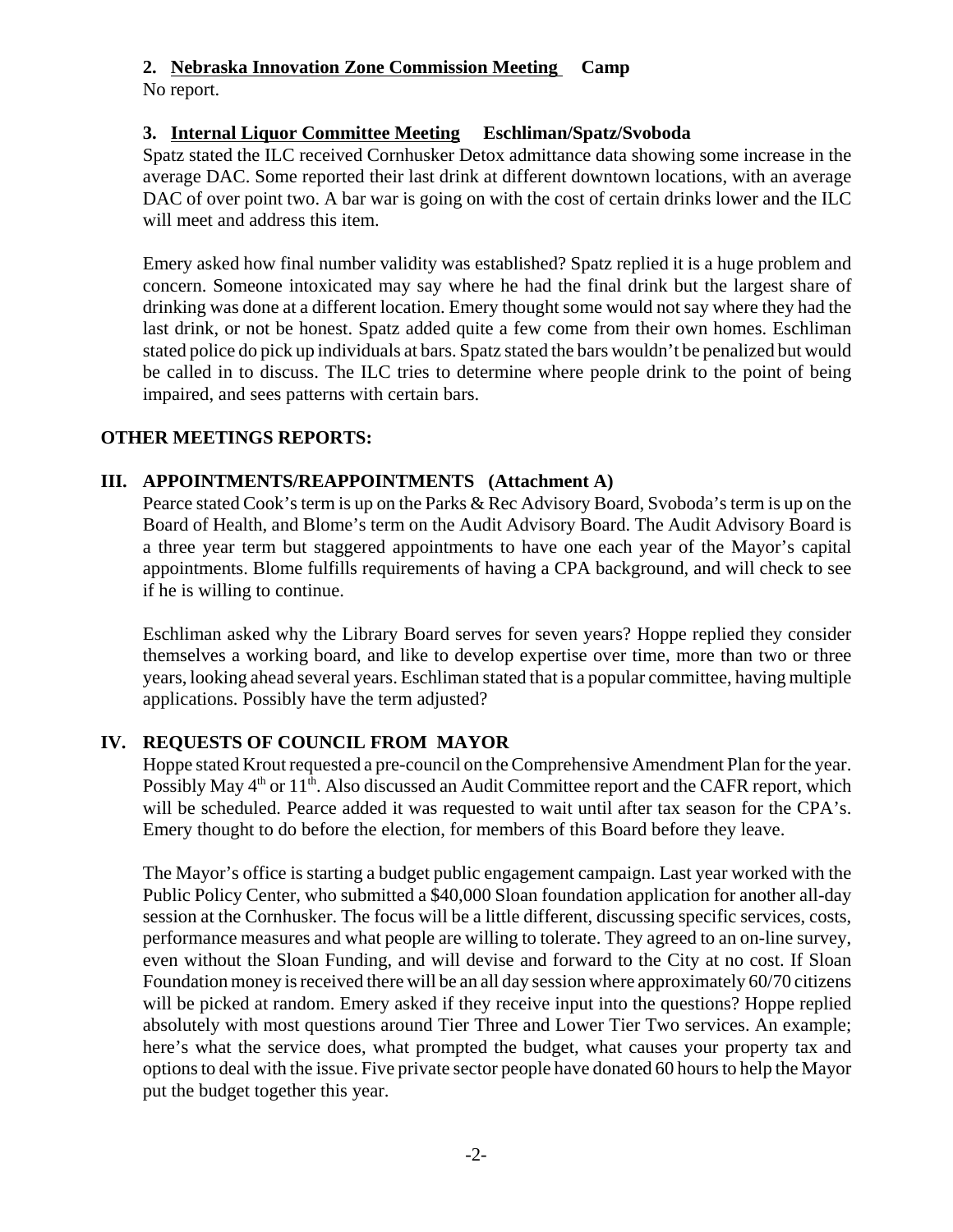Hoppe stated on the Fourth of July "Larry, the Cable Guy" will do a show at the University of Nebraska. Discussions held between the City and University about logistics of having tens of thousands of people within 10 blocks. To compromise the City will move their firework celebration to Friday, July 3<sup>rd</sup>, at Oak Lake Park, including a baseball game. The next day the Salt Dogs play and the City and University will work on July 4<sup>th</sup> activities usually at Oak Lake Park but this year near the University stadium with the highlight being "Larry, the Cable Guy" and another firework show. With two days of events there are increased costs, and worked out the City will receive \$3,000 to help with expenses.

## **V. MISCELLANEOUS -** None

## **VI. CITY COUNCIL MEMBERS**

| Emery     | No comment |
|-----------|------------|
| Spatz     | No comment |
| Cook      | No comment |
| Eschliman | No comment |

## **VII. MEETINGS/INVITATIONS**

See invitation list.

### **VIII. ADJOURNMENT**

Chair Eschliman adjourned the meeting at 12:20 p.m.

W:\FILES\CITYCOUN\WP\cm040609.wpdmmm